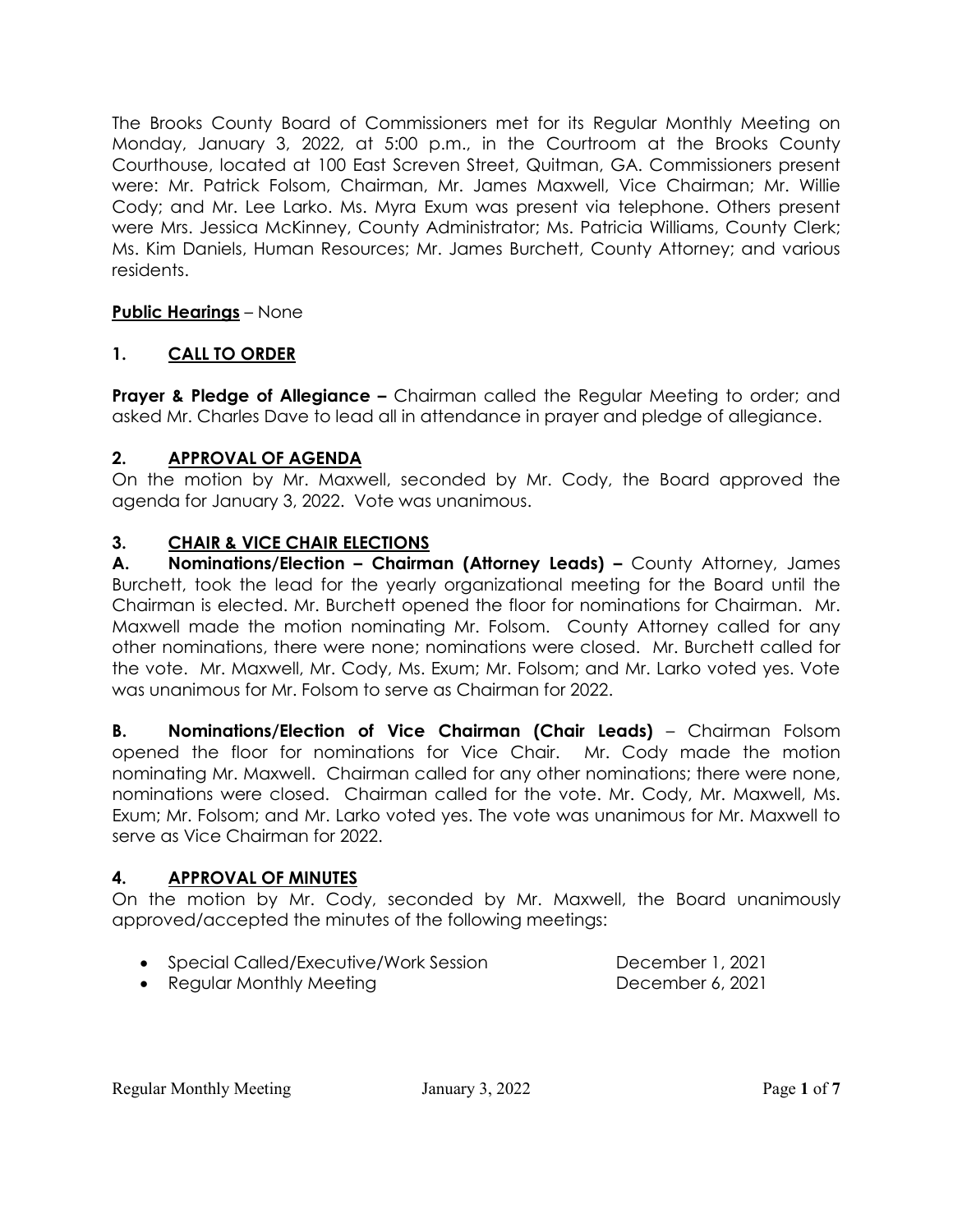## **5. APPEARANCES – (5 Minutes)**

**A. Charles Dave – Elections** – Elections Superintendent, Charles Dave, appeared to inform the Board that Governor Kemp signed into law the new redistricting maps. He advised not to contact the State; they will distribute State maps.

**B. Jim Owens – Road Department** – Updated the Board on Road Department activities/projects:

- Due to not having a lot of rain in the last few weeks; had a jump on the culverts when we got rain.
- Stated he appreciate the phone calls regarding road issues and encouraged the calls to let him know and can get taken care of.
- Thanked 911 Director, Ms. LaToya Hampton, for working together and providing updates during the rain over the weekend. There were trees down and the wind was high.

**C. Fire Department – Chief Catlett** – Updated the Board on Fire Department activities/projects:

- Pump testing is complete. Have 8 certified Pumpers including the two new ones.
- Hose testing is also complete.
- Will pick up Rescue Truck from the City.
- Training is ongoing and on track for Fire Fighter certifications.

**D.** Development Authority – Stephanie Williams – Director, Development Authority, Mrs. Stephanie Williams, appeared to provide update/overview of their activities.

- During 2020 started community outreach and continued thru 2021; and have success with what has been accomplished.
- Created jobs in small businesses and expansion.
- Had a prospect the end of 2020 thru 2021; but it fell thru; they went to Florida.
- Yot Waters will expand and hire 30-35 employees next month; and will continue to expand further.

**E. Cynthia Huewitt – Community Foundation – Washington Street Gym** – Ms. Cynthia Huewitt, Washington Street High School Alumni, appeared to make a presentation to the Commissioners for Washington Street Gym. Washington Street High School was a Black school from 1959-1970. Ms. Huewitt stated the gym is the only thing left of the school. The Development Authority provided \$7,500 to the Alumni to help with the flooring of Washington Street Gym. Ms. Huewitt advised the Board that the funds are available to Brooks County; just let the Alumni know when get ready to use to repair the floor at Washington Street Gym.

**6. NEW BUSINESS**

Regular Monthly Meeting **Figure 3, 2022** Page 2 of 7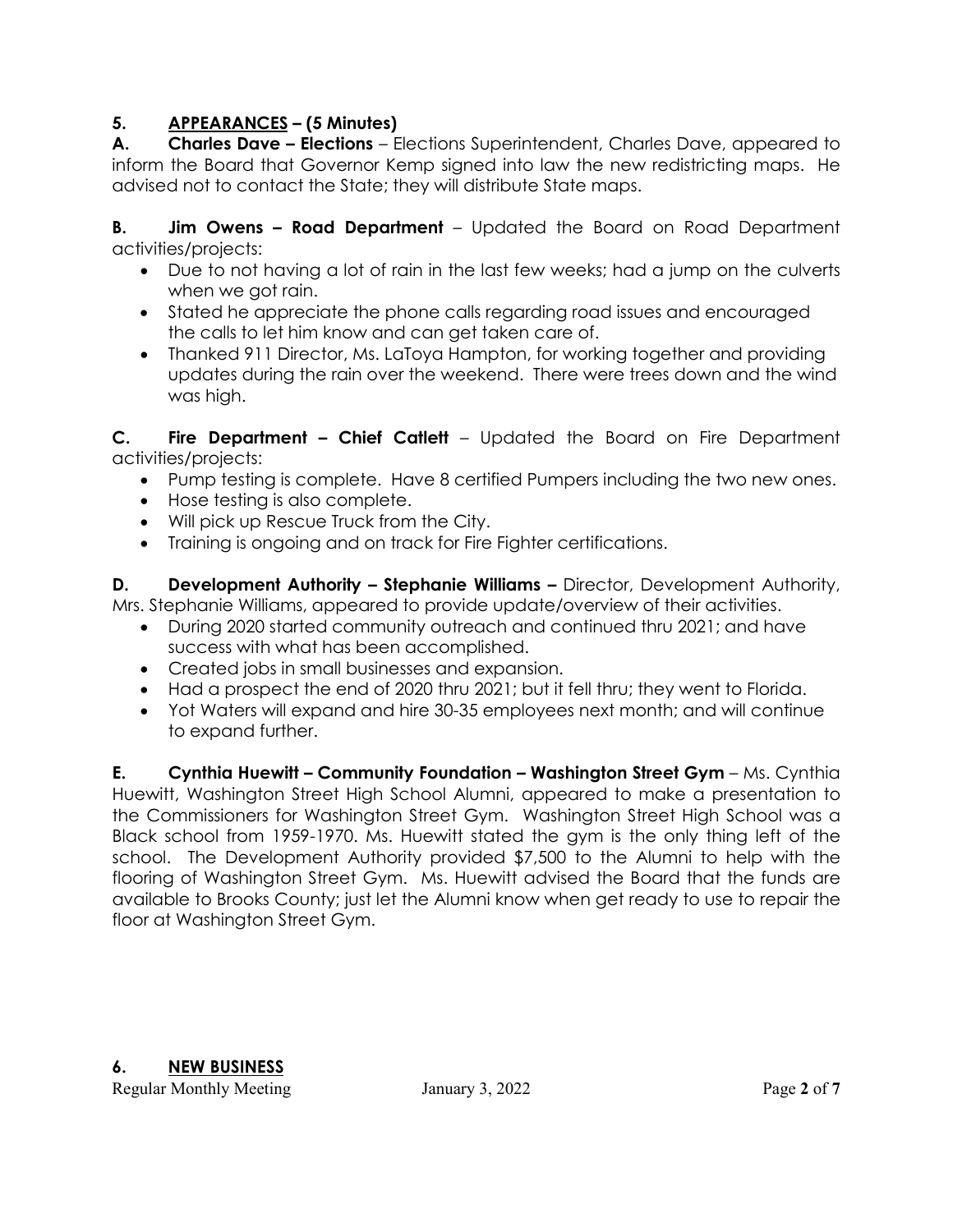**A. FY2022 Board Appointments –** The Board made the following Board/Committee appointments for FY2022:

#### **Boards/Committees**

Brooks County Library Board Mr. Willie Cody Brooks County Airport Authority Mr. Lee Larko Brooks County Board of Health Mr. James Maxwell Council on Aging Ms. Myra Exum Coastal Plain Area, E.O. A. Mr. James Maxwell Chamber of Commerce Mr. Patrick Folsom Regional Commission Board Mr. Patrick Folsom Dept. of Family & Children Services Ms. Myra Exum Mid South RC & D Council Mr. Lee Larko Lowndes-Valdosta MPO Mr. Patrick Folsom Recreation Department Mr. Willie Cody South Regional Joint Development Authority Board Ms. Myra Exum ACCG Appointment Mr. Patrick Folsom Seven Rivers RC & D Administrator

Mr. Maxwell made the motion to approve the 2022 Board/Committee appointments, Mr. Cody seconded. Vote was unanimous.

#### **Building Assignments**

County Admin Building Mr. James Maxwell Agriculture Building & Annex Mr. Patrick Folsom Courthouse Mr. Lee Larko Sheriff's Department (Jail & C.I.D.) Ms. Myra Exum Public Works **Mr. Willie Cody** Voting Precincts Mr. Lee Larko E-911 Center Mr. Willie Cody Multi-Purpose Building (Head Start & Senior Center) Mr. James Maxwell Fire Departments Ms. Myra Exum Boys and Girls Club Mr. Cody

#### **Other Appointments for 2020**

County Auditor **Mr. Gary Zeigler** Mr. Gary Zeigler County Surveyor **Mr. Stan Folsom** ADA Coordinator Mr. Jim Owens Safety Coordinator Chief Ralph Catlett

Washington Street Gym Mr. Willie Cody/Mr. James Maxwell

County Attorney **Burchett & Kemp, LLP** 

Regular Monthly Meeting January 3, 2022 Page **3** of **7** DFACS Board – District 1 Mr. Nick Hampton (June 30, 2025)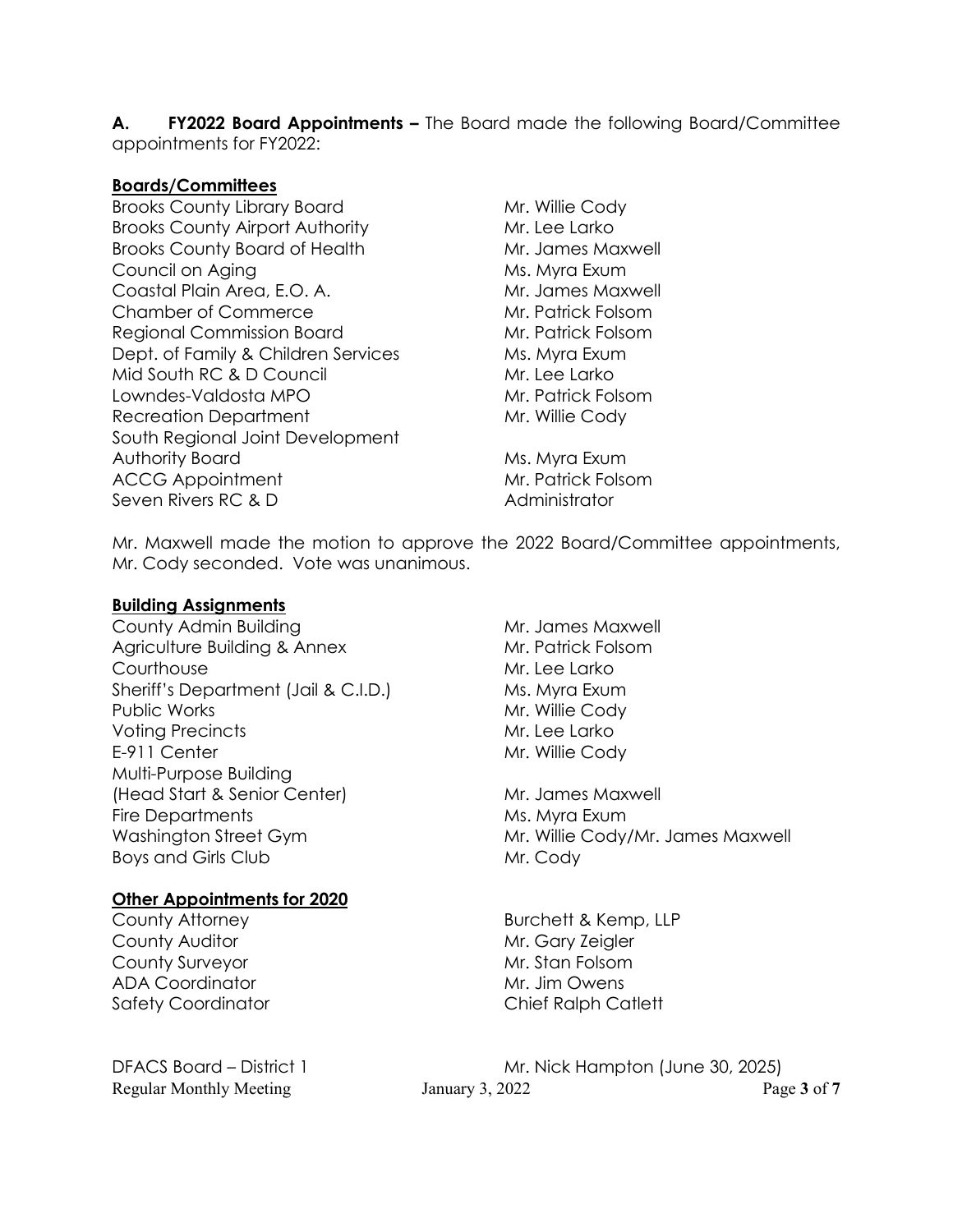| DFACS Board - District 2<br>DFACS Board - District 3<br><b>DFACS Board - District 4</b><br><b>DFACS Board - District 5</b> | Ms. Molly Radford (June 2024)<br>Ms. Pinky Brown (Nov 2024)<br>Ms. Ann Guess (Jan 2023)<br>Ms. Mary Thomas (June 2023)                                                                                                                      |  |
|----------------------------------------------------------------------------------------------------------------------------|---------------------------------------------------------------------------------------------------------------------------------------------------------------------------------------------------------------------------------------------|--|
| Board of Health (6 yr. term)                                                                                               | Ms. Toni Brinson (12/31/2022)<br>Ms. Shelley Kirkendoll (12/31/2027<br>Ms. June Furney (12/31/2023)                                                                                                                                         |  |
| Library Board Appointments (3-year term)                                                                                   | Ms. Julie Swann (2019-2022)<br>Mr. Willie Cody (2019-2022)<br>Ms. Patty Hancock (2019-2022)<br>Ms. Armetta Waller (2022)                                                                                                                    |  |
| South Regional Joint Dev. Auth. (4 years)                                                                                  | Mr. Jason Shaw (Mar. 1, 2019-2023)                                                                                                                                                                                                          |  |
| Joint Development Auth.                                                                                                    | Mr. Jack Harrell (Dec 2022)<br>Mrs. Stephanie Williams (Dec 2023)                                                                                                                                                                           |  |
| <b>Tax Assessor's Board</b>                                                                                                | Dr. Gerald Golden (Dec 2025)<br>Mr. Ralph Manning (Dec 2024)<br>Mr. Melvin DeShazior (Dec 2022)                                                                                                                                             |  |
| <b>Elections Board</b>                                                                                                     | Mr. Zurich Deshazior (Dec 2025)<br>Ms. Karen Murray (Dec 2023)<br>Mr. Don DiStefano (Dec 2022)                                                                                                                                              |  |
| South Georgia Community Service Board                                                                                      | Ms. Gerry Folsom (Sept 2024)                                                                                                                                                                                                                |  |
| <b>Brooks County Development Authority</b><br>$(3 \, yr. \, term)$                                                         | Mr. Tim Crosby (Dec 2025) D1<br>Mr. Jack Harrell (Dec 2023) D2<br>Mr. Ulysses Marable (Dec 2022) D3<br>Mr. Derren Yearby (Dec 2024) D4<br>Mr. John LaHood (Dec 2024) D5<br>Ms. Marie Horne (Dec 2023) D6<br>Ms. Erin McKenzie (Dec 2025) D6 |  |
| Appointment to Behavioral Health Board<br>$(3$ -year term $)$                                                              | Mr. Donnie Ware (Dec 2024)                                                                                                                                                                                                                  |  |
| Quitman – Brooks Co. Airport Authority                                                                                     | Rep. John LaHood (July 2023)<br>Mr. Robin McDaniel (July 2023)<br>Mr. Lee Larko (July 2023)                                                                                                                                                 |  |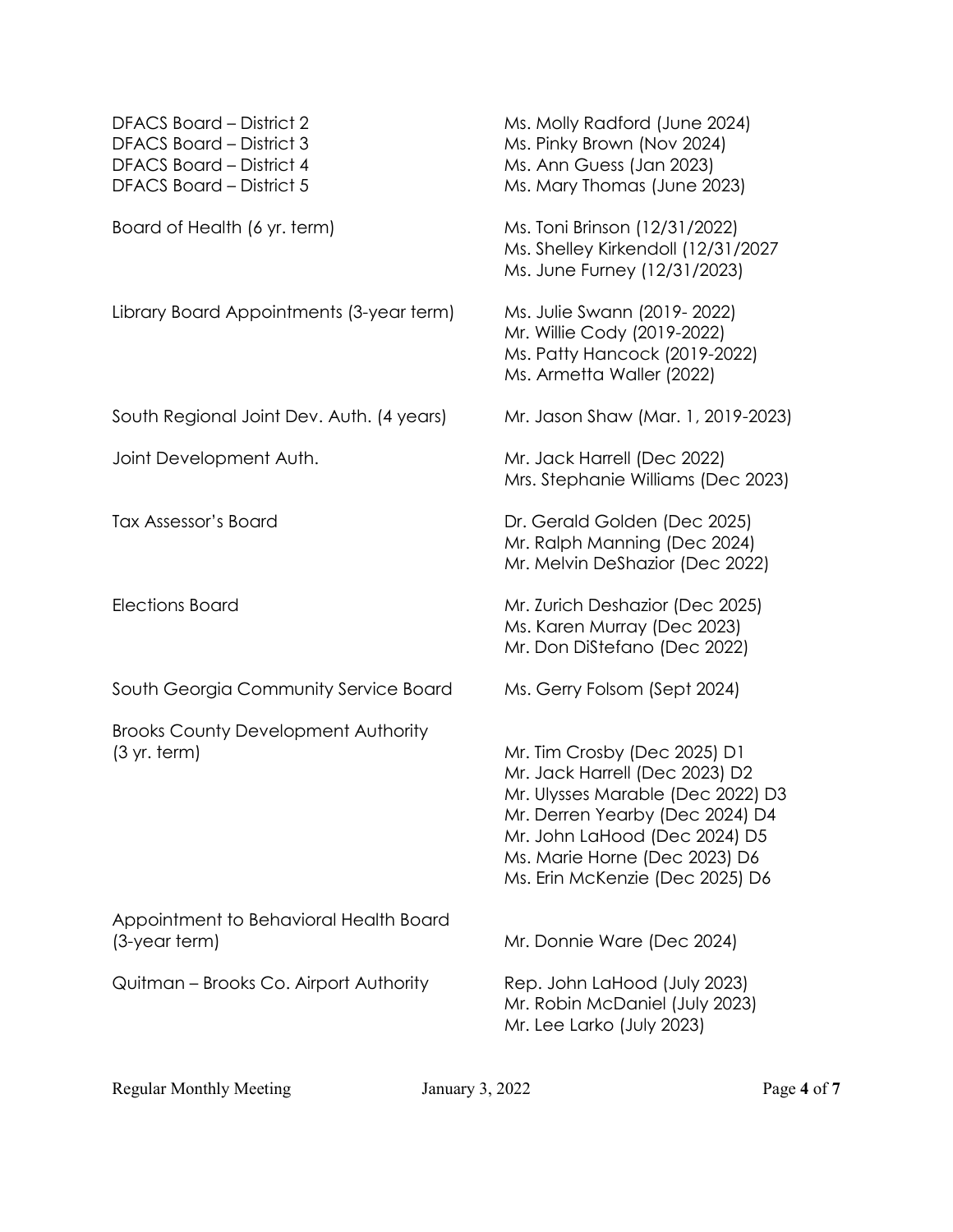Mr. Maxwell made the motion to approve the Law Firm of Burchett & Kemp, LLP as Brooks County legal counsel, Mr. Larko seconded. Vote was unanimous.

On motion by Mr. Maxwell, seconded by Mr. Cody, the Board unanimously approved Gary Zeigler as County Auditor.

Mr. Maxwell made the motion to delete County Engineer appointment; change to County Surveyor; Mr. Cody seconded. Vote was unanimous.

Mr. Jim Owens was appointed as ADA Coordinator on the motion by Mr. Maxwell; and seconded by Mr. Larko. Vote was unanimous.

Mr. Maxwell motioned to appoint Fire Chief Ralph Catlett as Safety Coordinator; Mr. Cody seconded. Vote was unanimous.

On a motion by Mr. Maxwell, Ms. Toni Brinson was appointed to the Board of Health to serve out the term of Dr. Cunningham, Mr. Cody seconded. Vote was unanimous.

Ms. Shelley Kirkendoll was re-appointed to serve on the Board of Health for another 6-year term, expiring December 31, 2027 on a motion by Mr. Maxwell; seconded by Ms. Exum. Vote was unanimous.

On the motion by Mr. Maxwell, Ms. June Furney was appointed to the Board of Health to serve out the term of Dr. Ricky Rowe, expiring December 31, 2023, Ms. Exum seconded. Vote was unanimous.

The motion was made by Mr. Maxwell to re-appoint Mr. Tim Crosby and Ms. Erin McKenzie to serve another 4-year term each on the Development Authority Board, Mr. Larko seconded. Vote was unanimous.

Mr. Donnie Ware was unanimously re-appointed to serve another 3-year term on the Behavioral Health Board on the motion by Mr. Maxwell; and seconded by Mr. Cody.

**B. Quotes – Diesel Fuel Tank @ Road Department –** Three quotes were submitted for a diesel fuel tank at the Road Department:

| 1. Freeman Brothers Tank MFG, Inc/Petroleum Products, Inc. | \$5,388    |
|------------------------------------------------------------|------------|
| 2. Coastal Plains Farmers Co-op, Inc.                      | \$7,625.50 |
| 3. Akins Petroleum                                         | \$10,335   |

Regular Monthly Meeting January 3, 2022 Page 5 of 7 Discussion pursued as to Freeman Brothers/Petroleum Products being the only bid that did not include EPA compliance. County Administrator inquired if Mr. Owens could confirm/clarify if the EPA compliance is included in the quote; then their quote would be considered. Mr. Owens recommended rejecting all the quotes and re-do to include specifications. Mr. Maxwell stated that would not be fair. Ms. Exum inquired of Mr. Owens if a spill over is already in place; if not it would be an additional cost; Mr. Owens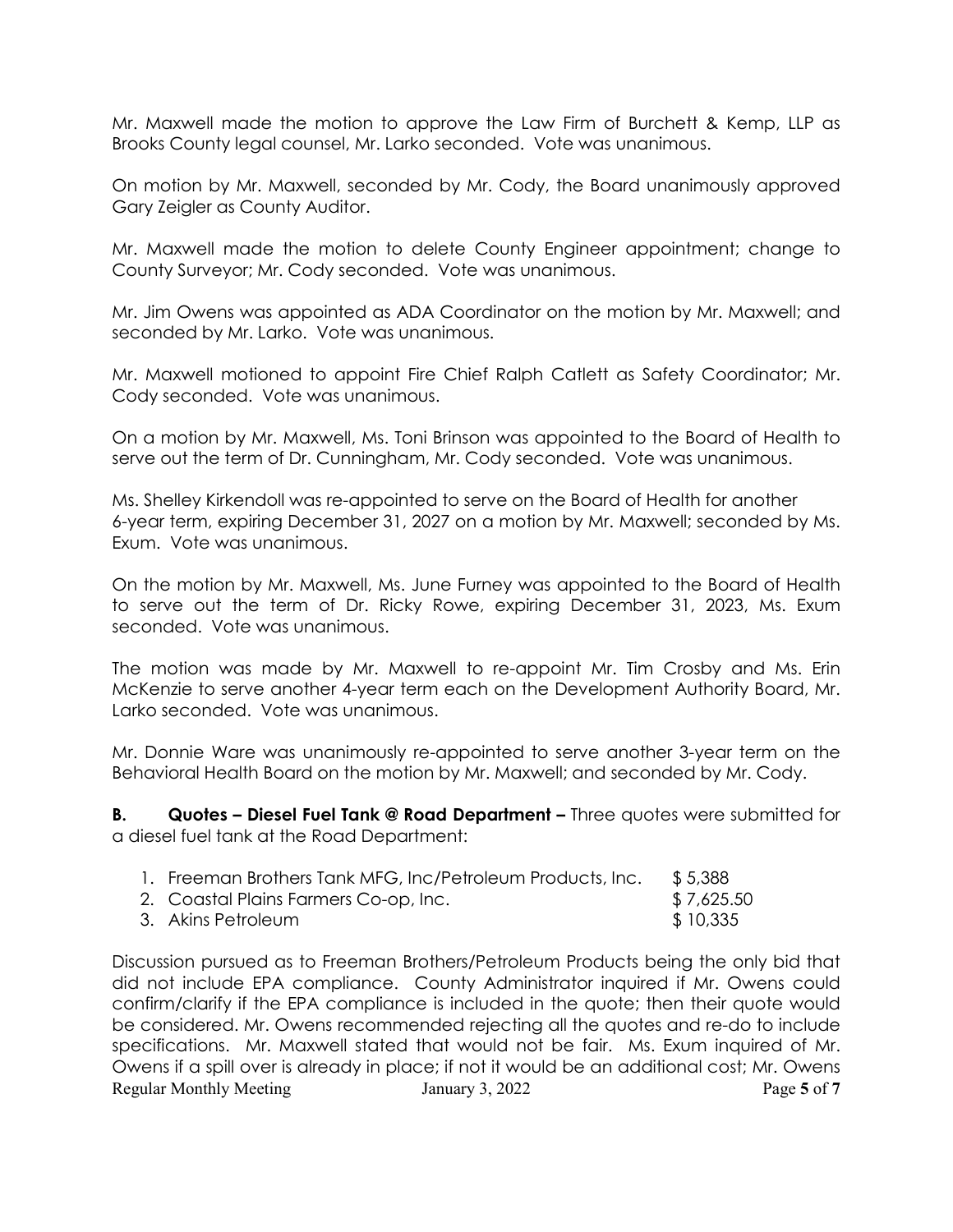confirmed it is. After further discussion, Ms. Exum made the motion to accept the bid from Coastal Plains Farmers Co-Op for the 2,000-gallon diesel fuel tank at the Road Department in the amount of \$7,625, Mr. Maxwell seconded. Vote was unanimous.

# **7. UNFINISHED BUSINESS**

**A. ACCG New Annexation Law – Adopt Resolution (If Interested, by Second Week of Jan. 2022)** – During the December regular meeting, Ms. Exum motioned to table this item until the January 2022 meeting. Mr. Maxwell made the motion to support ACCG with the changes to annexation law in Georgia; and adopt the draft resolution supporting changes to Georgia's annexation law, particularly the arbitration/dispute resolution process, Mr. Cody seconded. Vote was unanimous.

**B. Quotes – Striping List** – During the December regular meeting, the quote from Peek Pavement was tabled on a motion by Ms. Exum until final review of an RFP for road striping. The Board requested Mr. Owens to provide a list of roads needing to be striped. During the special called meeting on December 28, 2021; Mr. Owens presented a Road Striping List for review. The only quote received is from Peek Pavement Marketing. After discussion, County Attorney advised that a total amount is needed for the entire project. Mr. Larko made the motion to table until we have knowledge of cost, Ms. Exum seconded. Mr. Maxwell questioned why table when we have a quote? Mr. Maxwell also addressed is concern as being a safety issue due to the lines on the edge of the roads are not visible to citizens/residents that travel the roads. Chairman advised to have a special called meeting when Mr. Owens calculate an amount of cost for the Striping List. Mr. Cody commented we do not need to wait 30 days to call a meeting to decide. Chairman called for a vote. Mr. Maxwell and Mr. Cody opposed. Chairman, Ms. Exum, and Mr. Larko voted yes. Vote was 3 to 2. After discussion, Board agreed to have a special called meeting. Chairman called for another motion. Mr. Larko made the motion to table only until we get information on the approximate total cost and decide at the called meeting; Ms. Exum seconded; and stated to get as many quotes as possible. Chairman called for the vote. Mr. Maxwell and Mr. Cody opposed. Chairman, Ms. Exum and Mr. Larko voted yes. Vote was 3 to 2.

**C. Ordinance – Burnt House Violations –** During the December regular meeting; the Burnt House Ordinance was tabled until January meeting. County Attorney advised the Board they need to affirmably vote to put the Ordinance into effect. Ms. Exum made the motion to approve Ordinance No. 2021-02-02, the Burnt House Ordinance, Mr. Larko seconded. Vote was unanimous.

**D. 2022 LMIG Project Road List –** The Board discussed the proposed draft of the 2022 LMIG Project Road List that was presented during the December regular meeting. The list is incomplete; does not contain cost for each road or projected schedule date. A special called meeting is schedule for Monday, January 10, 2022, at 5:15 p.m. to complete the list. Mr. Maxwell made the motion to approve the list as written with the stipulation to get the start and end points on the roads and a cost estimate, Mr. Larko seconded. Vote was unanimous.

Regular Monthly Meeting January 3, 2022 Page **6** of **7**